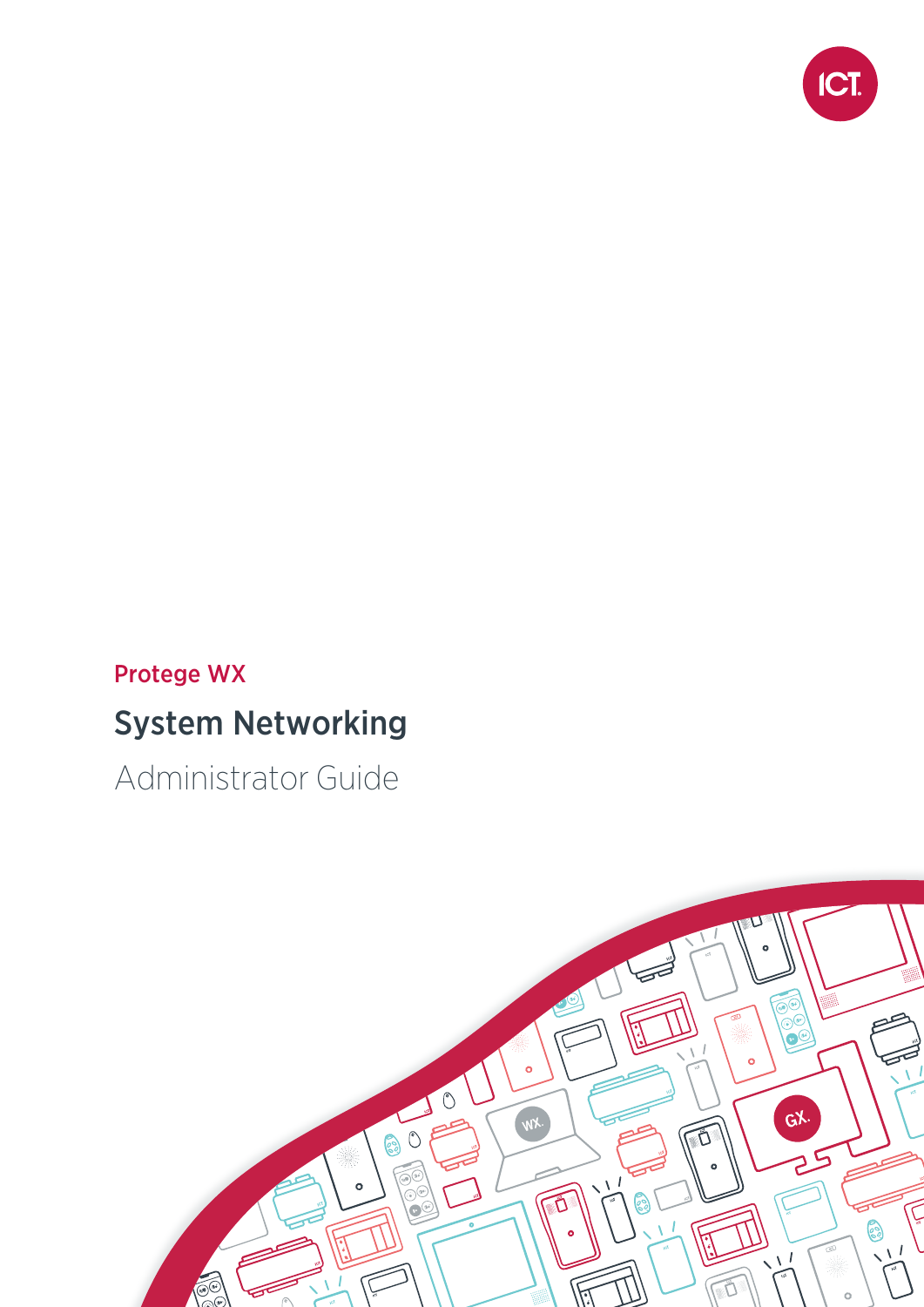The specifications and descriptions of products and services contained in this document were correct at the time of printing. Integrated Control Technology Limited reserves the right to change specifications or withdraw products without notice. No part of this document may be reproduced, photocopied, or transmitted in any form or by any means (electronic or mechanical), for any purpose, without the express written permission of Integrated Control Technology Limited. Designed and manufactured by Integrated Control Technology Limited, Protege® and the Protege® Logo are registered trademarks of Integrated Control Technology Limited. All other brand or product names are trademarks or registered trademarks of their respective holders.

Copyright © Integrated Control Technology Limited 2003-2022. All rights reserved.

Last Published: 25-Feb-22 3:42 PM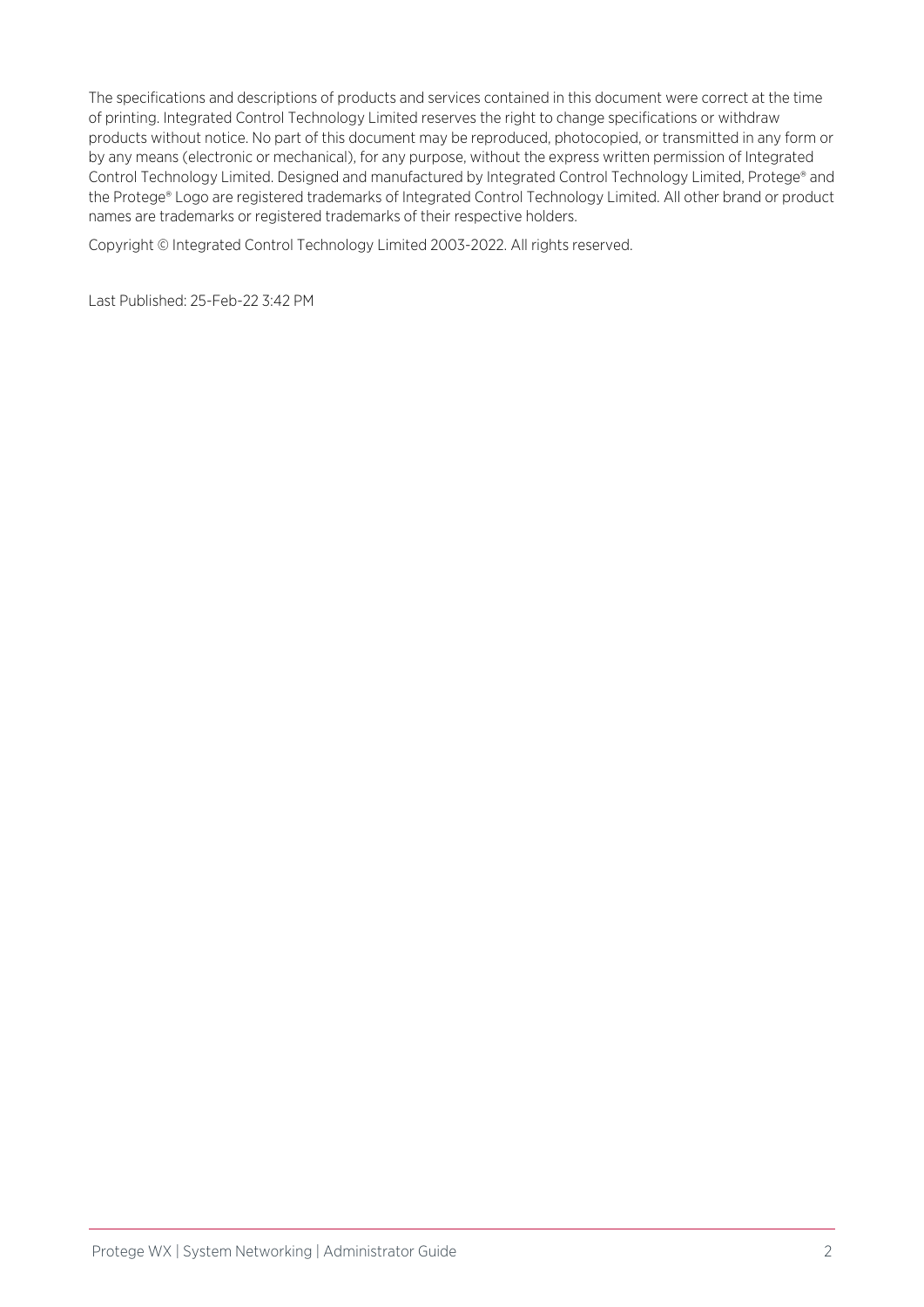# **Contents**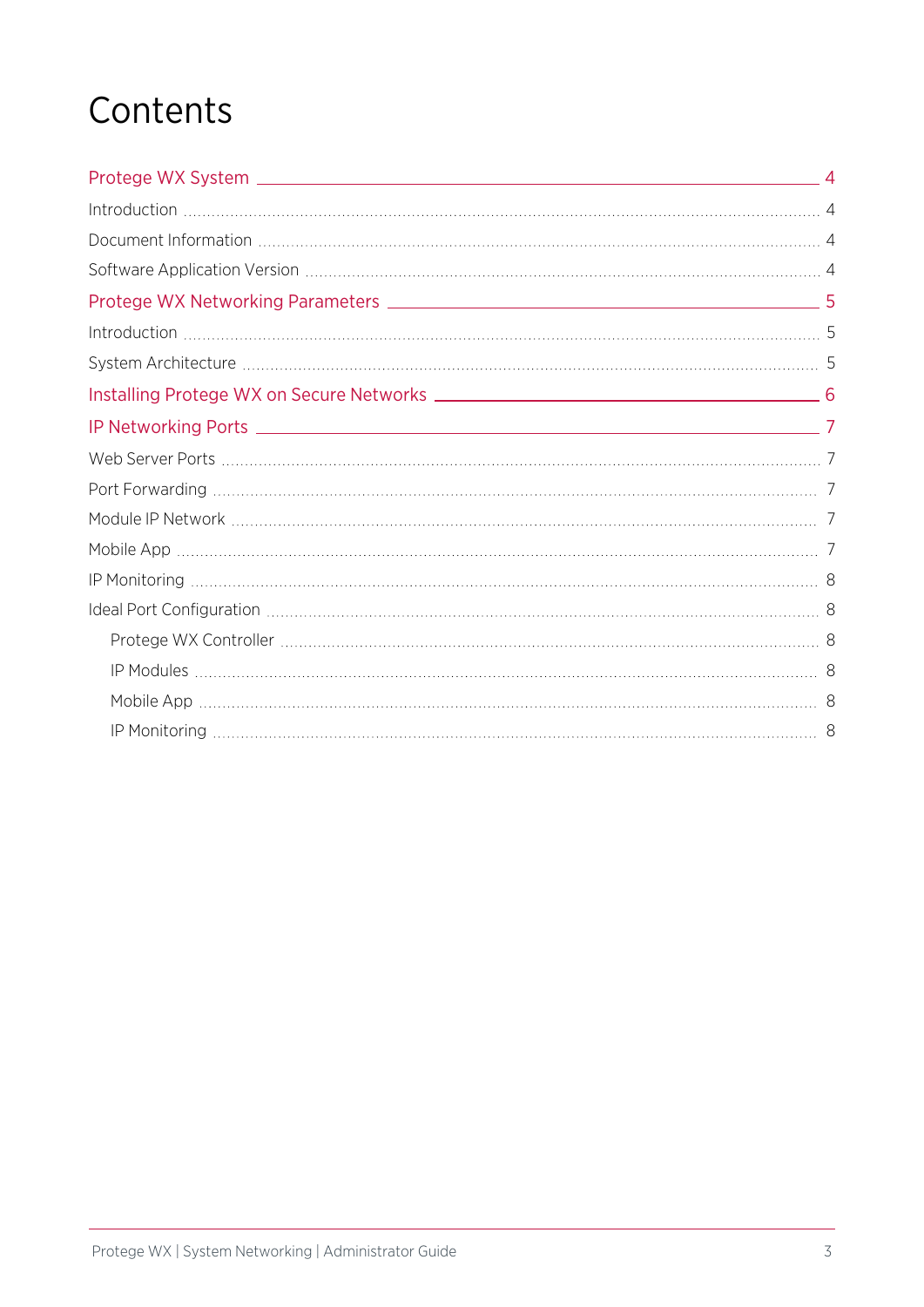# <span id="page-3-0"></span>Protege WX System

### <span id="page-3-1"></span>Introduction

Protege WX is a flexible web-based system that allows you to program, monitor and control a site from any smartphone, tablet or computer with a fixed or mobile network connection. It combines access control, alarm intrusion, and automation and control, all into one unified package.

### <span id="page-3-2"></span>Document Information

This document outlines the operation of the various networking and communication protocols used by the Protege WX system.

<span id="page-3-3"></span>It is recommended that at a minimum the ports specified in this document are opened to the device to allow upgrade and effective management of the access control system.

### Software Application Version

This document is independent of the software application version that is operating and is based on the default configuration of the Protege WX system.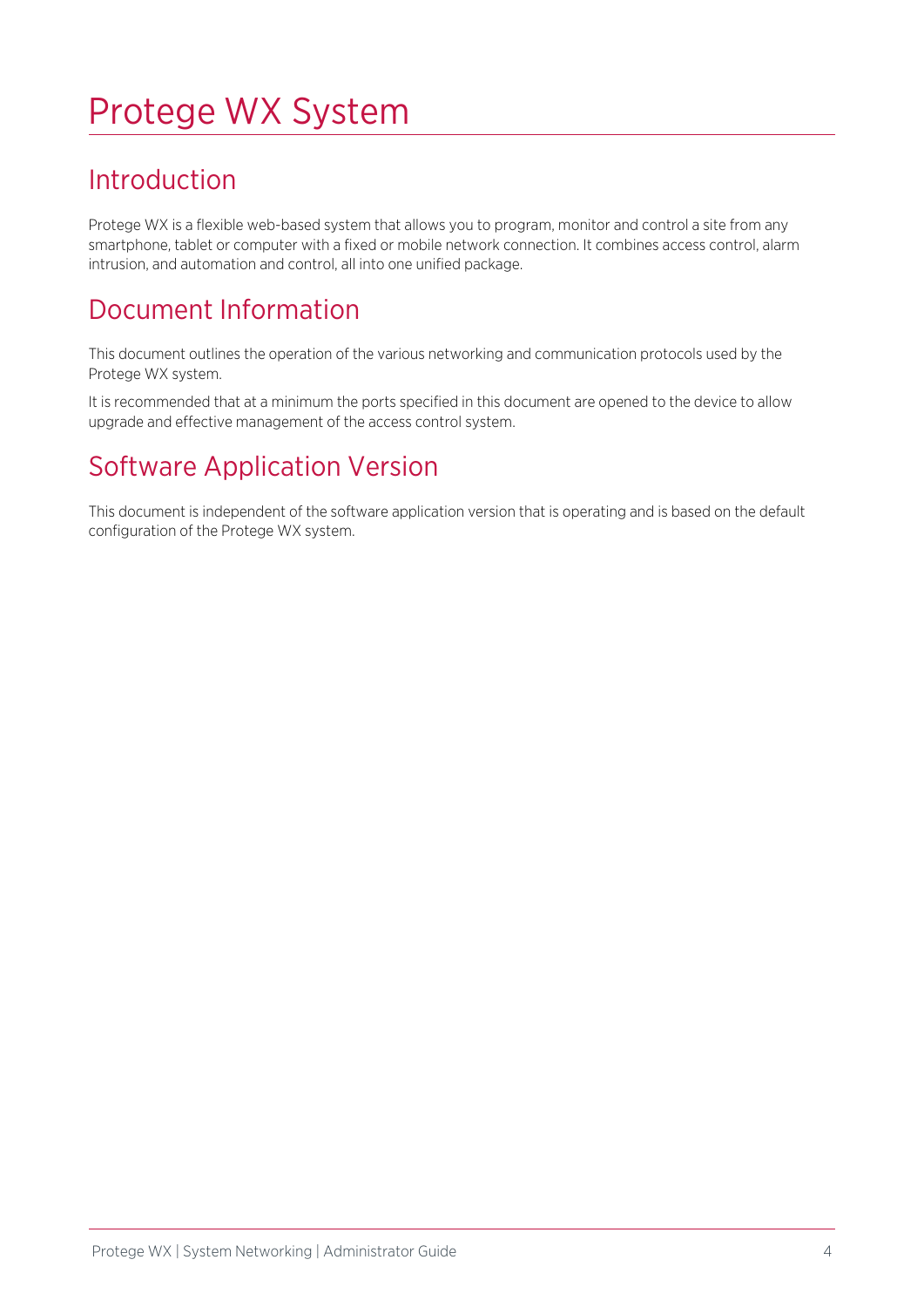# <span id="page-4-0"></span>Protege WX Networking Parameters

### <span id="page-4-1"></span>Introduction

The Protege WX modular hardware design allows you to scale your system as your requirements change. Start with the controller or choose one of the cost-effective starter kits, then add optional accessories as and when you need them. The controller is backwards compatible with all Protege expander modules and accessories, meaning you can move to Protege WX without having to replace your existing hardware.

## <span id="page-4-2"></span>System Architecture

The following image shows the general structure of a Protege WX system. This is a very basic setup and is not intended to cover every permutation possible. This should be used as a reference when opening ports and configuring routers to allow communications to operate correctly.

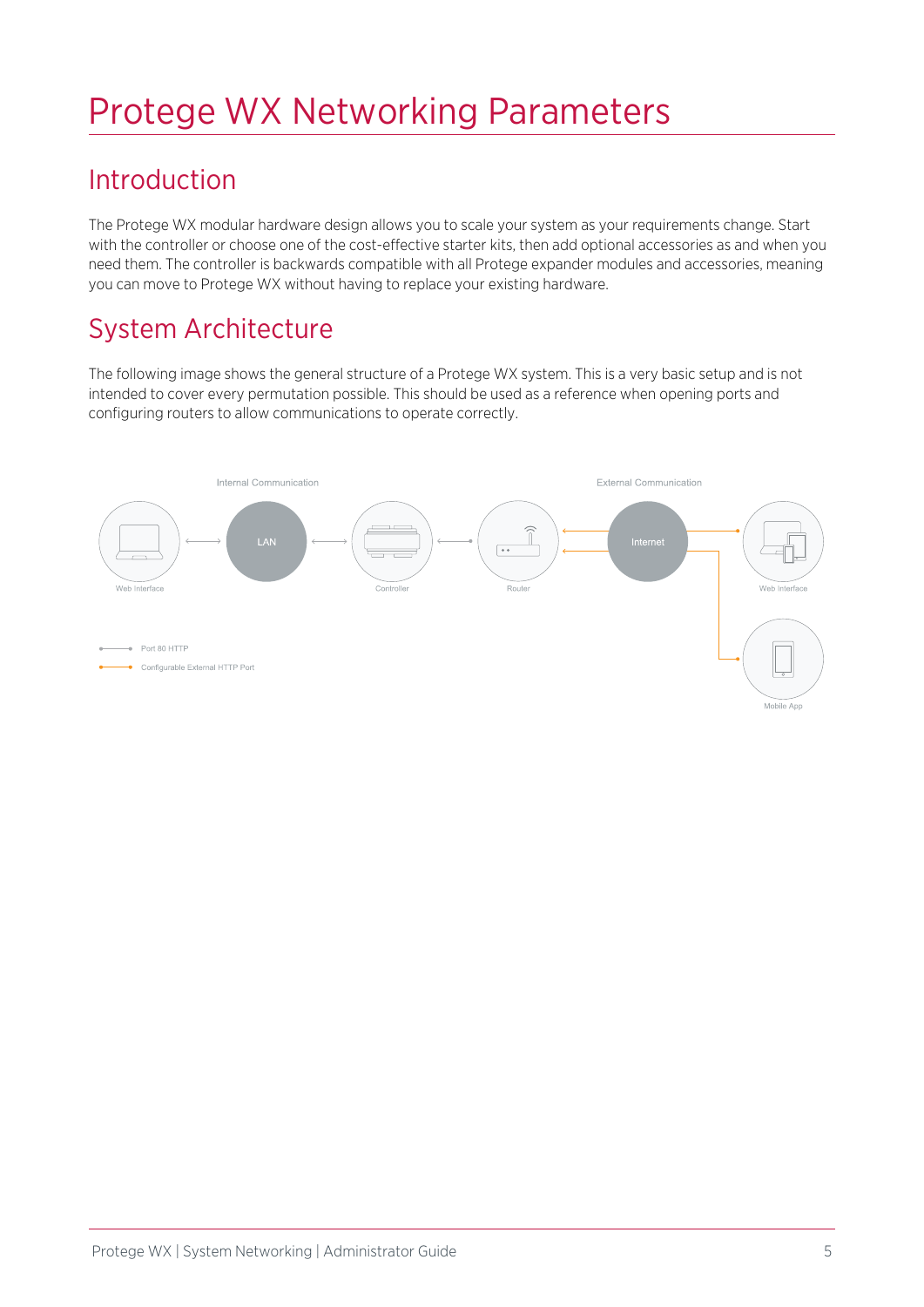## <span id="page-5-0"></span>Installing Protege WX on Secure Networks

Protege WX features end-to-end encryption of communications, as shown in the diagram below. Communications with the controller's web server should be protected by a firewall on the local area network.

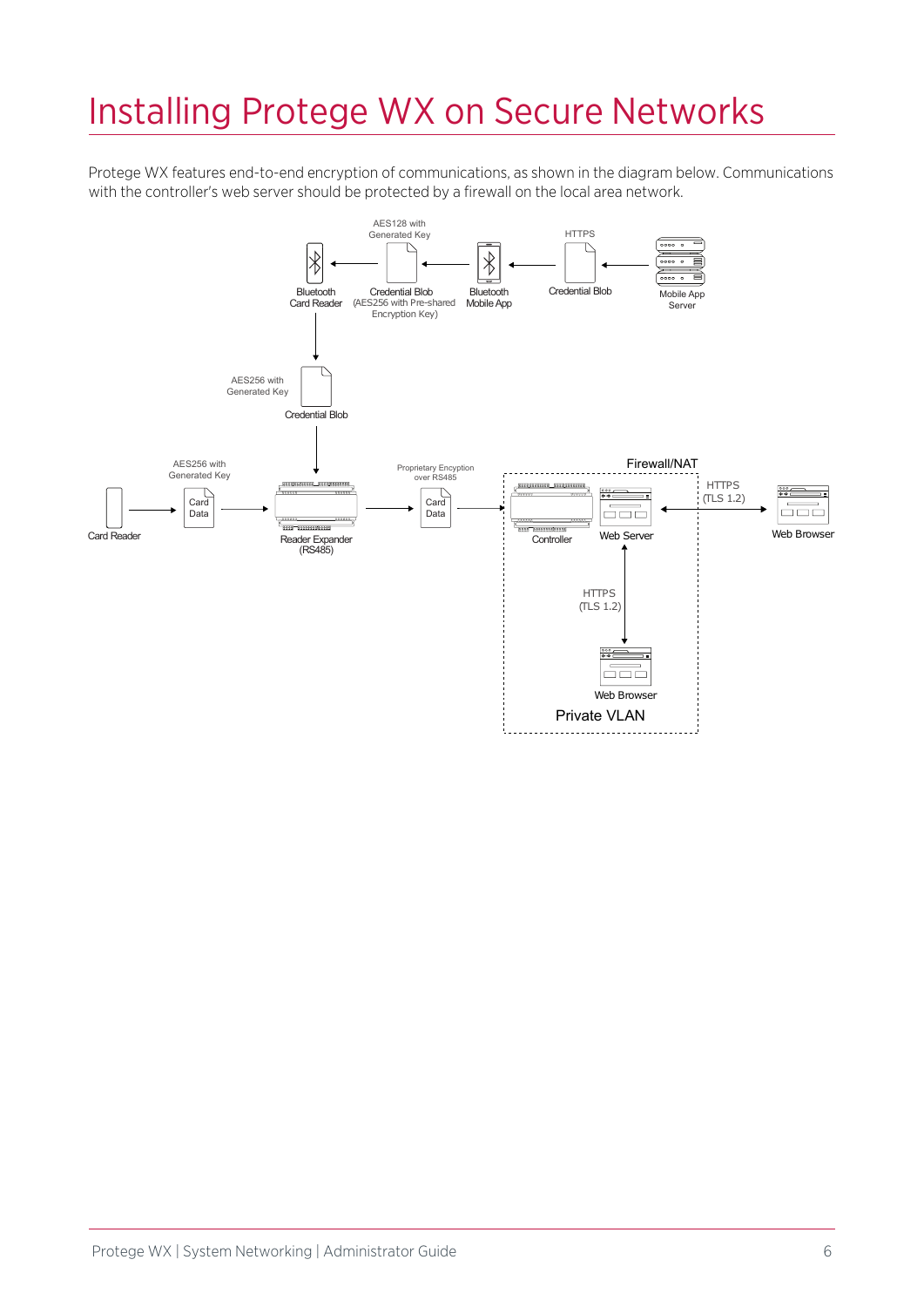# <span id="page-6-0"></span>IP Networking Ports

<span id="page-6-1"></span>For the system to function correctly, certain ports must be opened to enable the controller's web server to communicate with a web browser and additional hardware with the controller.

#### Web Server Ports

The controller has an on board web server that sends the web pages to a browser on any internet capable device through a HTTP connection using the standard web ports for HTTP and HTTPS.

| <b>From IP</b>          | Port | \To IP' | <b>Port</b> | Protocol    |
|-------------------------|------|---------|-------------|-------------|
| <sup>'</sup> Controller | 80   | PC      | 80          | TCP (HTTP)  |
| Controller              | 443  | PC      | 443         | TCP (HTTPS) |

#### <span id="page-6-2"></span>Port Forwarding

Port forwarding can be enabled to access a controller over the internet. Networking Address Translation (NAT) must be set up on the router to use this functionality.

The port forwarding number can be different for each situation, but as an example we will use port 10000.

| <b>From IP</b> | Port  | To IP         | Port  | Protocol |
|----------------|-------|---------------|-------|----------|
| Remote Client  | 10000 | Router        | 443   | TCP      |
| Router         | 443   | Remote Client | 10000 | TCP      |

#### <span id="page-6-3"></span>Module IP Network

The Protege WX system features a number of modules that communicate using their onboard network connection. Module communications will always be sent to and from the ports listed below. Periodic broadcasts to the broadcast address allow time and module synchronization to be sent. A broadcast must be allowed to traverse to all modules on the controller for the correct operation of the IP-based units.

| From IP      | <b>Port</b> | To IP        | <b>Port</b> | Protocol   |
|--------------|-------------|--------------|-------------|------------|
| Controller   | 9450        | Modules      | 9450        | <b>UDP</b> |
| Modules      | 9450        | Controller   | 9450        | <b>UDP</b> |
| Controller   | 9460        | Touchscreens | 9460        | <b>UDP</b> |
| Touchscreens | 9460        | Controller   | 9460        | <b>UDP</b> |

### <span id="page-6-4"></span>Mobile App

The Protege Mobile App communicates with the Protege WX controller via the internet on the standard web port (port 80/443), or to a different port number translated through a router.

For port forwarding/translating setup consult your IT advisor.

| <b>From IP</b> | Port | To IP      | Port | Protocol      |
|----------------|------|------------|------|---------------|
| Mobile App     | Any  | Controller | 80   | (HTTP)<br>CP. |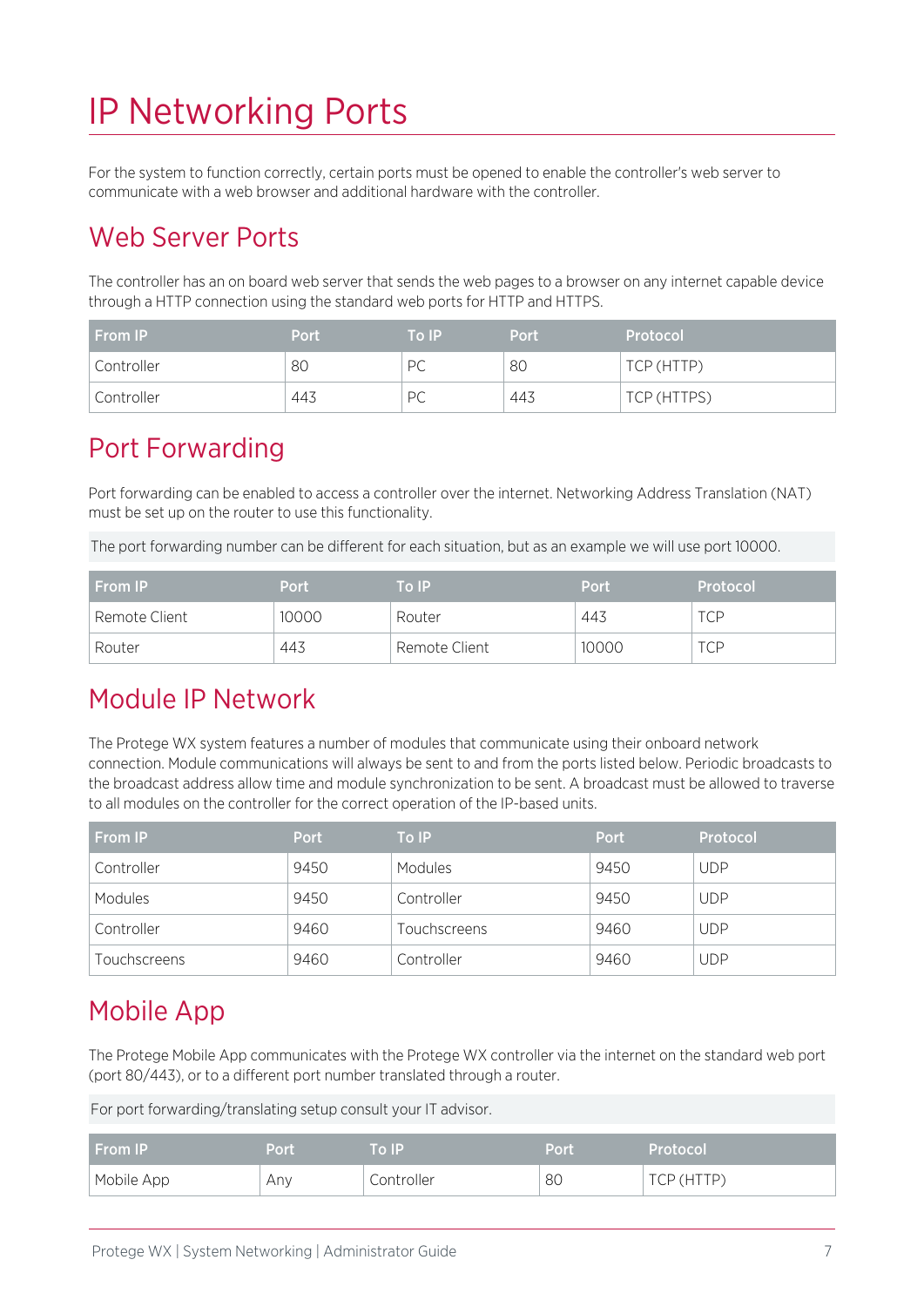<span id="page-7-0"></span>

| . Mobile<br>App | Anv | roller<br>$\sim$ $\sim$ $\sim$ $\sim$ $\sim$ $\sim$ | 44<br>. . | $\overline{\phantom{a}}$<br>້<br>$\check{ }$<br>$\sim$<br>$\sim$ |
|-----------------|-----|-----------------------------------------------------|-----------|------------------------------------------------------------------|
|-----------------|-----|-----------------------------------------------------|-----------|------------------------------------------------------------------|

#### IP Monitoring

IP alarm monitoring has been developed to achieve the same result as Contact ID alarm monitoring (to transmit an alarm message to a central monitoring station), but does so via a network connection across the internet. It is up to the installation company and monitoring station to agree on suitable ports.

## <span id="page-7-1"></span>Ideal Port Configuration

The ideal port configuration for a system is detailed below and allows for system maintenance and firmware updates across any connected modules. If any of the listed IP modules are not used on a system they may be omitted from port setups.

#### <span id="page-7-2"></span>Protege WX Controller

| <b>Direction</b> | From/To IP      | Port | Protocol         |
|------------------|-----------------|------|------------------|
| In/Out           | Server IP       | 443  | TCP (with HTTPS) |
| In/Out           | Local Module IP | 9450 | TCP/UDP          |
| In/Out           | Local Module IP | 9460 | UDP              |

#### <span id="page-7-3"></span>IP Modules

| Direction | <b>From/To IP</b> | Port | Protocol   |
|-----------|-------------------|------|------------|
| In/Out    | Local Module IP   | 9450 | <b>UDP</b> |

#### <span id="page-7-4"></span>Mobile App

| Direction | <b>From/To IP</b> | Port | Protocol'        |
|-----------|-------------------|------|------------------|
| Inbound   | Local Module IP   | 443  | TCP (with HTTPS) |

#### <span id="page-7-5"></span>IP Monitoring

| Direction  | From/To IP      | Port | Protocol |
|------------|-----------------|------|----------|
| † Outbound | Local Module IP | Any  | TCP/UDP  |